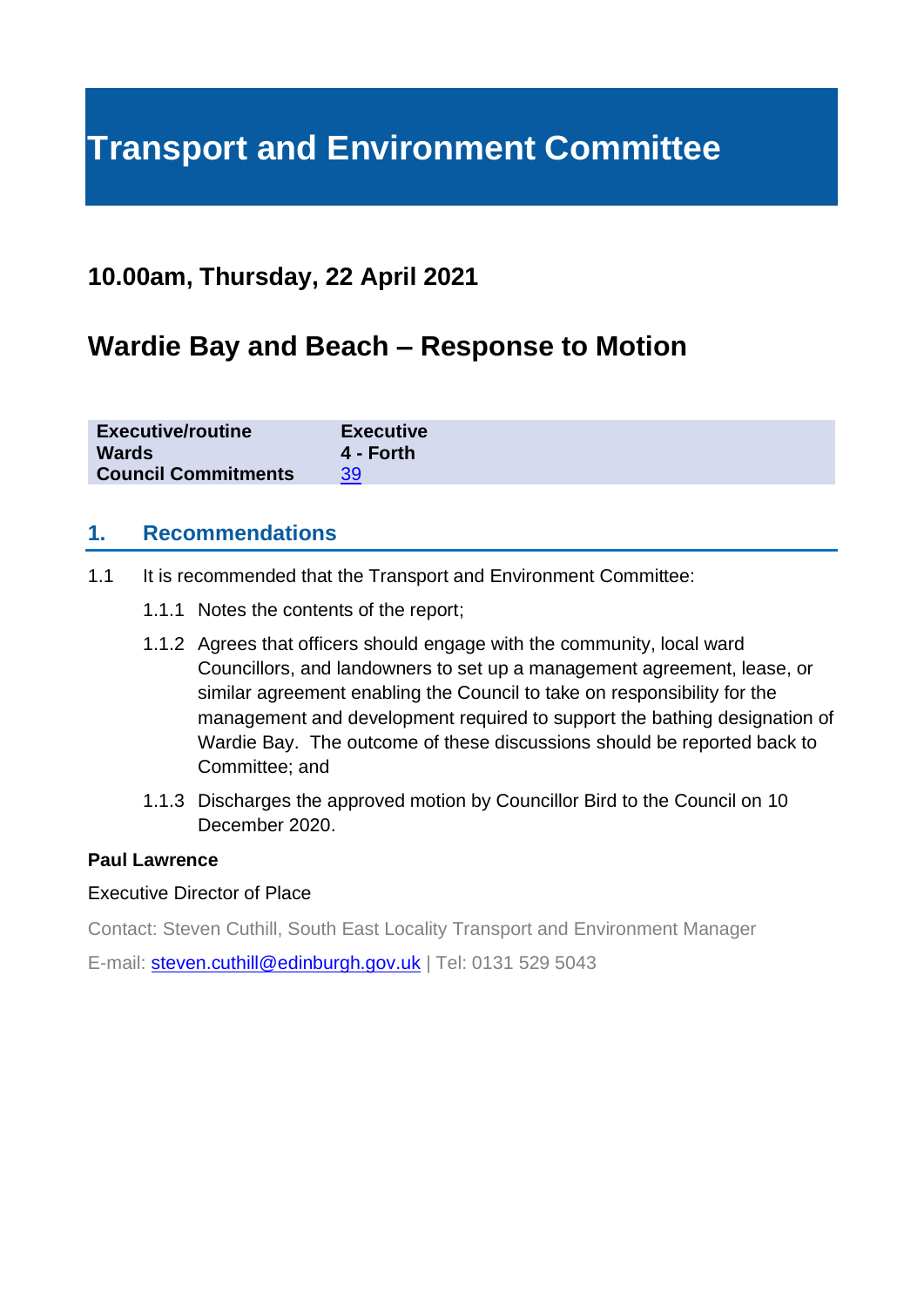**Report**

# **Wardie Bay and Beach – Response to Motion**

## **2. Executive Summary**

2.1 This report responds to a motion by Councillor Bird, approved by the Council on 10 [December 2020,](https://democracy.edinburgh.gov.uk/documents/s31087/Item%204.1%20-%20Minute%20of%2010%20December%202020.pdf) which requested a report outlining specific measures that the Council could consider to match the investment of the local community and support their calls for a cleaner, safer beach for the people and wildlife that benefit from it.

## **3. Background**

- 3.1 Wardie Bay is a small beach area that lies to the north of Lower Granton Road and is situated between Granton and Newhaven harbours, adjacently east of Granton Harbour, in Forth ward in North Edinburgh.
- 3.2 Wardie Bay is popular among the local community and for many years they have regarded the beach as a public and community asset. In recent times, it has become a popular spot for wild swimming with approximately 150 per day using the area during the bathing season.
- 3.3 Despite its modest size, Wardie Bay is privately owned by three landowners: Buccleuch Estates, Granton West Harbour Ltd., and Crown Estates. Each party will have their own views on the use and management of Wardie Bay, any subsequent designation of the beach and on its suitability for recreation, water sports, and swimming. Currently, the Council does not own any of the land and has no responsibility for the beach.
- 3.4 With growing community use and interest, the Wild Ones (wild swimmers) and Wardie Bay Beachwatch applied to the Scottish Environment Protection Agency (SEPA) in 2019, for consideration by the Bathing Water Review Panel, who advises the Scottish Government, for designated Bathing Water status. However, the panel were unable to agree on a recommendation to Scottish Ministers and Wardie Bay was not designated as a Bathing Water in 2020. The panel had mixed views about recommending designation of Wardie Bay, due to public safety issues and a lack of facilities in the vicinity of the beach. A second application was submitted for Wardie Bay in 2020 and a public petition has garnered support in excess of 1,400 people for the location to be designated.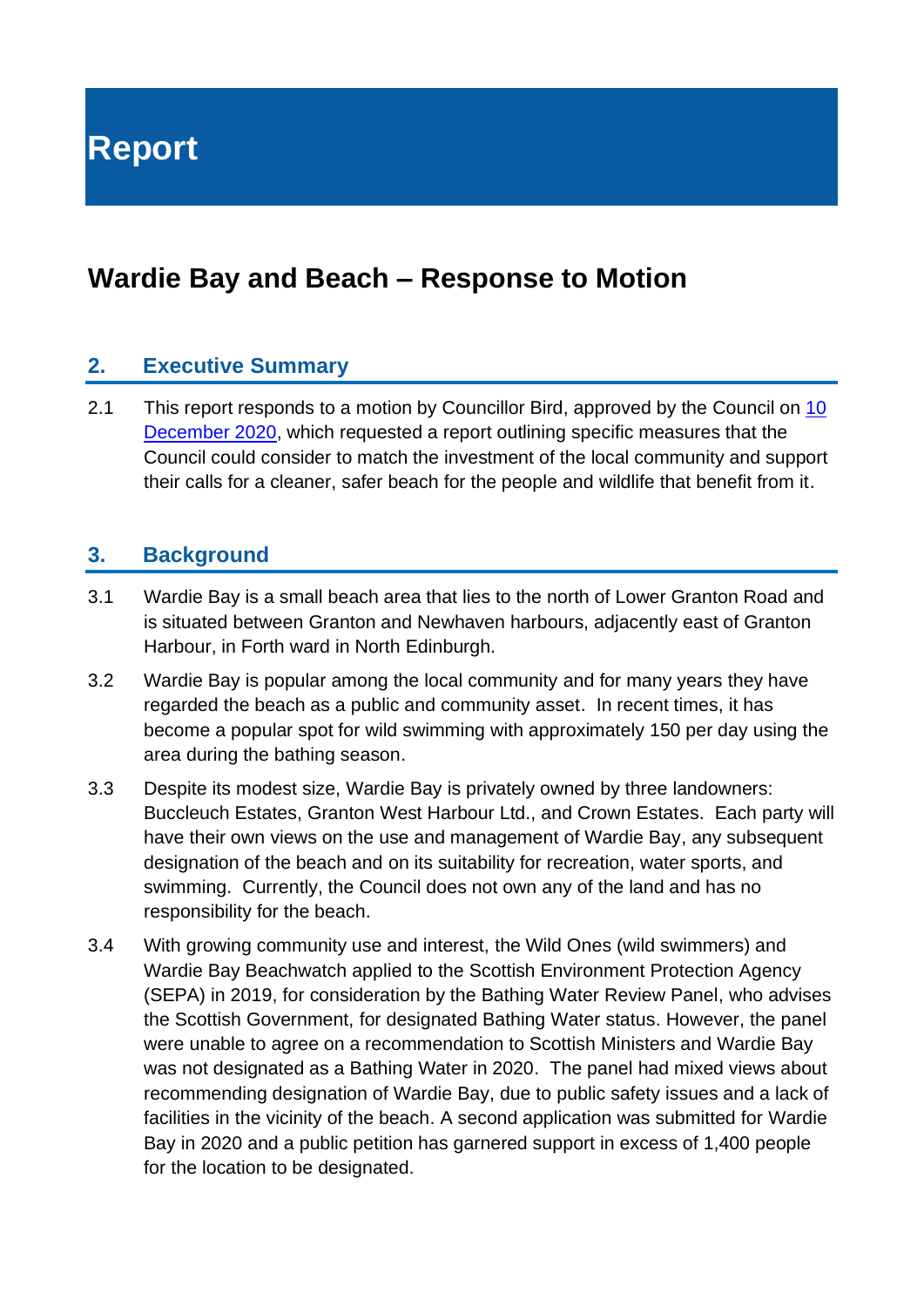- 3.5 The community are keen for the Council to take a more active role in the management and development of Wardie Bay. The Council does support the local community with clean-ups and disposing of collected items from volunteering efforts but does not currently have any legal duty towards cleaning, maintaining, or managing Wardie Bay.
- 3.6 Wardie Bay Beachwatch are actively working on improvements but are not able to take on management responsibilities. The group are considering becoming constituted, which would help with grants, funding applications, etc. They are also part of the Coastal Communities Network (CCN), a collaboration of locally focused community groups, guided by the belief that coastal communities are well placed to harness long-term solutions to ensure healthy, well-managed seas.
- 3.7 Wardie Bay forms part of important biodiversity protections under the Firth of Forth Site of Special Scientific Interest (SSSI), Special Protection Area (SPA) and Ramsar international wetland status.

# **4. Main report**

- 4.1 There are several areas that would be necessary to address to meet the aspirations of the community and to support any future application for bathing water designation. These are explored further within the report, and include
	- 4.1.1 Understanding and formalising beach management roles and responsibilities;
	- 4.1.2 Improving beach safety, cleanliness, pollution control, waste removal, etc.;
	- 4.1.3 Dealing with conflicting land and water uses; and
	- 4.1.4 Dealing with incidents that require beach closure.

#### **Understanding and formalising beach management roles and responsibilities**

- 4.2 It would simplify matters if there was only one party or management group overseeing the management and maintenance of Wardie Bay.
- 4.3 At present, the three existing landowners have duties to ensure the health and safety of the public using their land under occupier's liability, public liability, etc. Due to the beach being the responsibility of several owners, formalising an agreement that places additional burden upon any one party is unlikely to be successful.
- 4.4 The Council does not have any duty to undertake any beach or water management roles or responsibilities until such times as the area is designated (or where the land is already within its ownership). However, the designation is likely to be dependent on agreement on the extent to which the Council wishes to get involved in the management of Wardie Bay.
- 4.5 Any proposal to increase Council responsibilities on private land would require agreement of the landowners, working in partnership, subject to a management agreement, lease, or other agreement, and subject to approval of the Council to expend public monies on private property albeit in the public interest. The parties may not agree to this approach, and furthermore, the legal aspects of such an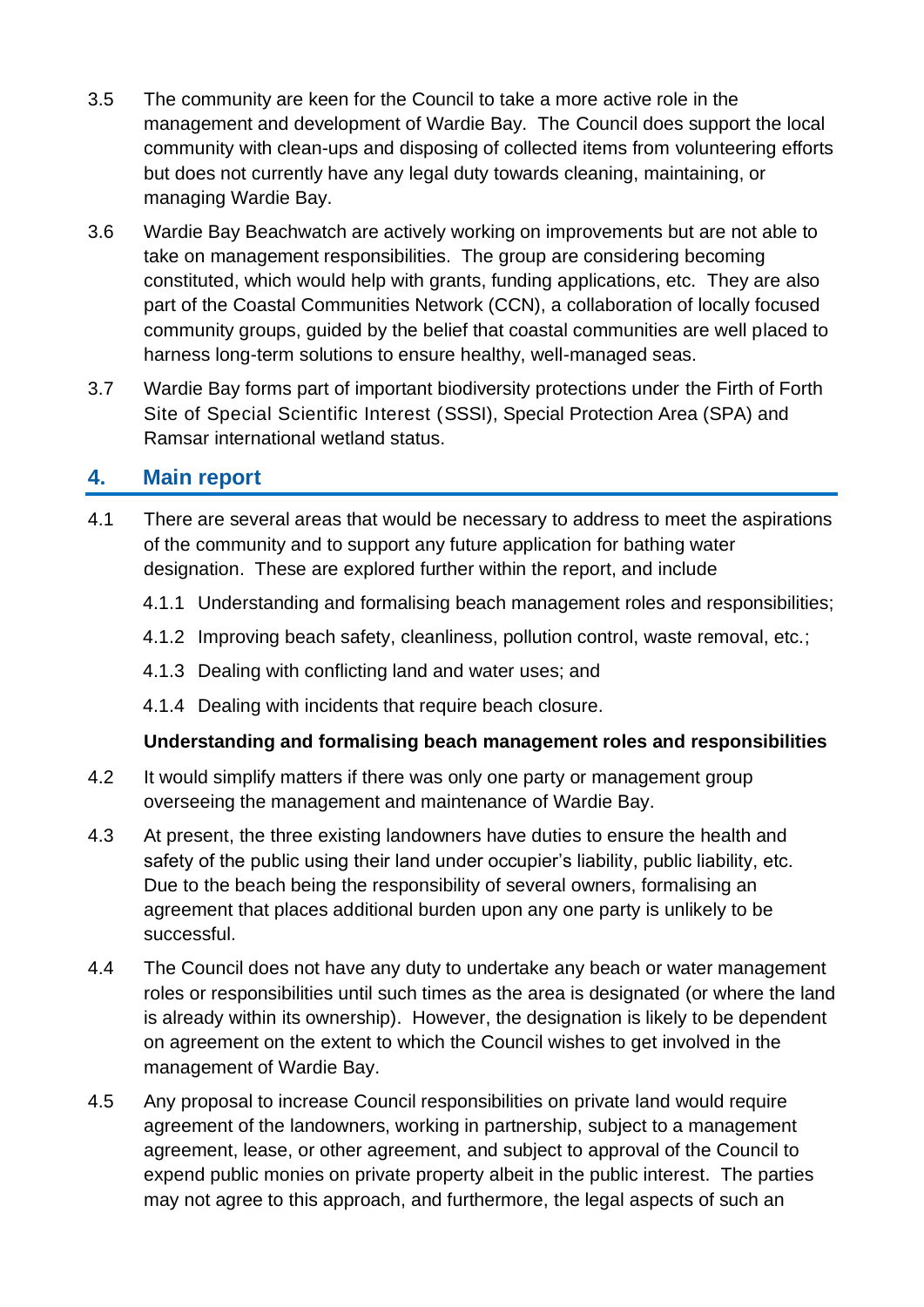agreement may take considerable time to negotiate and would most likely come at a cost to the Council. However, formulating such an agreement would help to clearly define roles and responsibilities and does not relinquish any benefits derived by the parties of having the current land ownership.

- 4.6 An alternative would be for the Council to consider leasing or purchasing parts of the beach from the parties. Bearing in mind this brings with it associated costs and long-term financial implications and liabilities to the Council, the terms of such an agreement would require legal involvement. However, in the current financial climate, land purchase may be an unrealistic expectation, but some other legal agreement, such as a lease, may make future land management decisions much easier to deal with, and terms could be negotiated for an agreed period.
- 4.7 The community may also wish to consider entering into a lease or other legal agreement with the landowners, but they may not wish to take on this responsibility.

#### **Improving beach safety and cleanliness**

- 4.8 Understandably the desire to have Wardie Bay designated as a bathing water requires standards of cleanliness to be achieved and maintained, and measures put in place to do so, and to deal with incidents and occasions where such standards cannot be achieved or are affected by pollution, etc.
- 4.9 The community have regularly been involved in clean-ups supported by the Council over many years. However, this has been on an ad-hoc basis. This, in part, was due to the Council not owning the land but wanting to support and assist the community and landowners in keeping the beach area clean and safe.
- 4.10 In supporting the designation of Wardie Bay, there would have to be a dedicated cleaning and monitoring regime in place to cover cleaning litter and debris, removing human-derived marine debris, plastics, sanitary products, syringes, needles, and other waste washed ashore, fly-tipping and dumping removal, and tyres, etc. To support the area's biodiversity, seaweed, driftwood, and natural items would not be removed (except for dead animal carcases that would be removed).
- 4.11 Litter and debris left behind by visitors would also increase with use and create additional hazards to beach users. Due to the size of the beach it is unlikely that the sand can be mechanically cleaned, which should be discouraged as it could also potentially harm the biodiversity. Regular maintenance visits would be required and adjusted for seasonal peaks in use. Regular maintenance to the required standards would cost in the region of £10,400 per annum, based on beach cleaning by hand weekly, collecting waste, etc., and all associated disposal and landfill costs.
- 4.12 Additional costs in the region of £10,000 would be required to erect signage to display public safety messages connected with swimming, life-saving equipment, water quality checks, etc.
- 4.13 Regular monitoring visits will need to be undertaken to ensure that the beach and water area is safe for use. SEPA would carry out water quality tests of the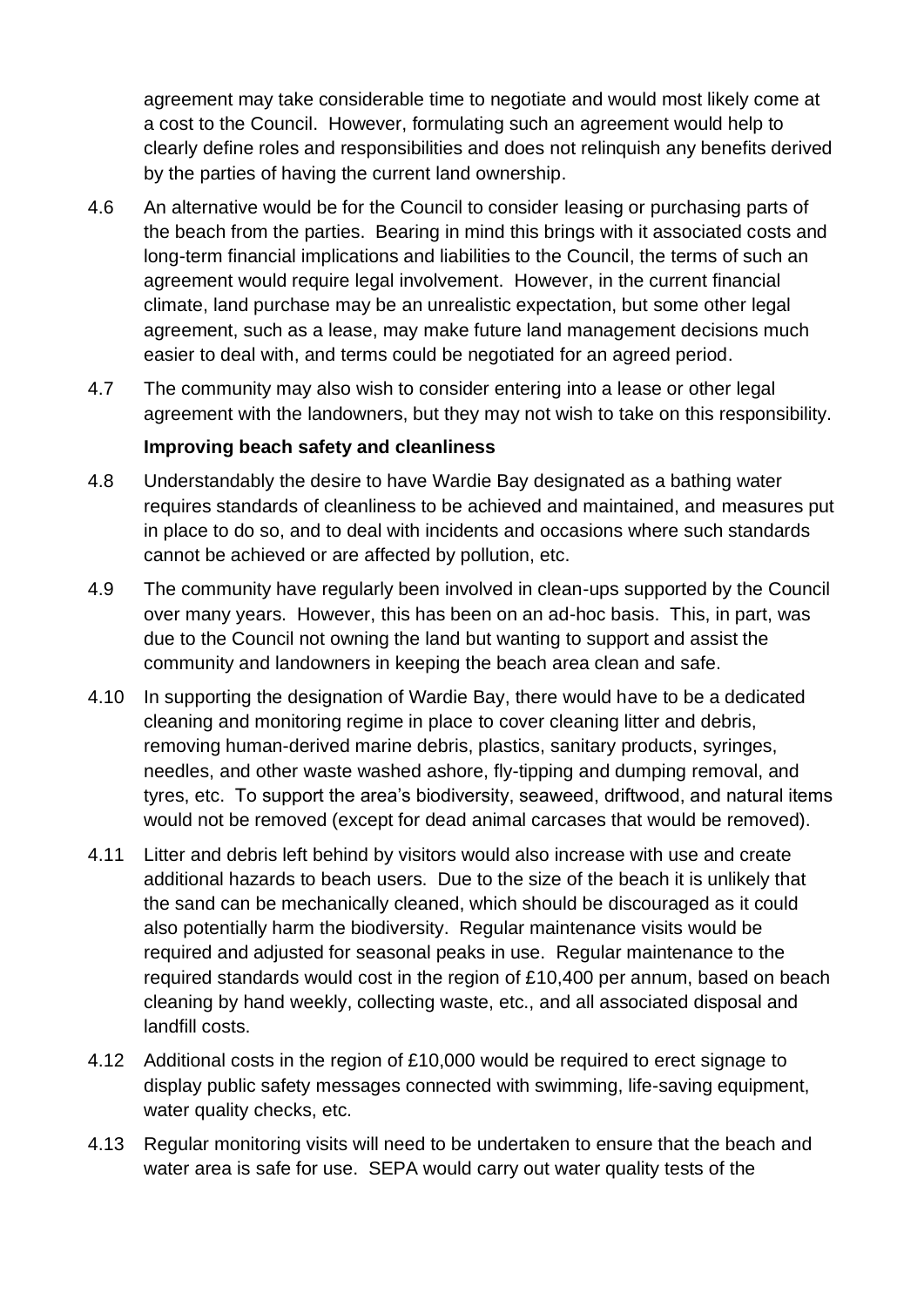seawater. Past monitoring has suggested concerns over bacteria in the water, especially after heavy rainfall, which may impact on bathing quality.

- 4.14 A further consideration is the proximity of changing and toilet facilities. The lack of facilities may not affect the decision for designation of Wardie Bay for bathing: however, following designation there will be most likely be an expectation for facilities. There are no such facilities on or at the site. The nearest public toilets at Granton Square have been closed since 2015 with an expectation that they will be sold; therefore, there are no accessible facilities for the public.
- 4.15 While visitors to Wardie Bay should be encouraged to use public transport, there is no additional space available to accommodate any increase in parking or ability to obtain parking revenue that could be used to invest in improvements to the beach and surrounding area.
- 4.16 Some infrastructure also needs repaired/upgrading, for example, the access steps. Such work could be undertaken by volunteers, but this requires funding. Signs, bins, would also be added. There will also need to be agreement from the landowner(s).

#### **Dealing with conflicting land and water uses**

- 4.17 Part of the management of Wardie Bay needs to take cognisance of the surrounding area, especially the working harbours and the water transit to and from these areas and other parts of the Firth of Forth, which may conflict with the use of the area for wild swimming and other water sports, such as kayaking or water skiing.
- 4.18 The potential for conflict would need to be considered as part of the designation of Wardie Bay in liaison with the harbour operators and Forth Ports plc.
- 4.19 The ecology and biodiversity of Wardie Bay are equally important, and that a careful balance is required in managing recreational use and maintaining the area's important wildlife, for example, harbour (or common) seals using the pontoons at Granton Harbour are regularly being disturbed by human interactions. While not intending to cause harm, people are unaware of the unintended consequences of making direct approaches and disrupting these marine mammals and other wildlife. It is therefore necessary to consider protecting and enhancing the ecology and biodiversity of the area.
- 4.20 There would also have to be discussions with the Maritime and Coastguard Agency on developing plans for managing conflict and preventing loss of life.
- 4.21 Some residents are concerned about the increased popularity of Wardie Bay and the impact more visitors will have on parking, traffic speeds, inconsiderate parking, etc.
- 4.22 Regular angling takes place along the harbour and beach areas. Fishing line, hooks, etc, are often washed up on the beach. Concerns have been raised along other parts of the coastline over the harvesting of molluscs and shellfish. There is uncertainty whether it is safe to eat fish and other items caught off the shore. Any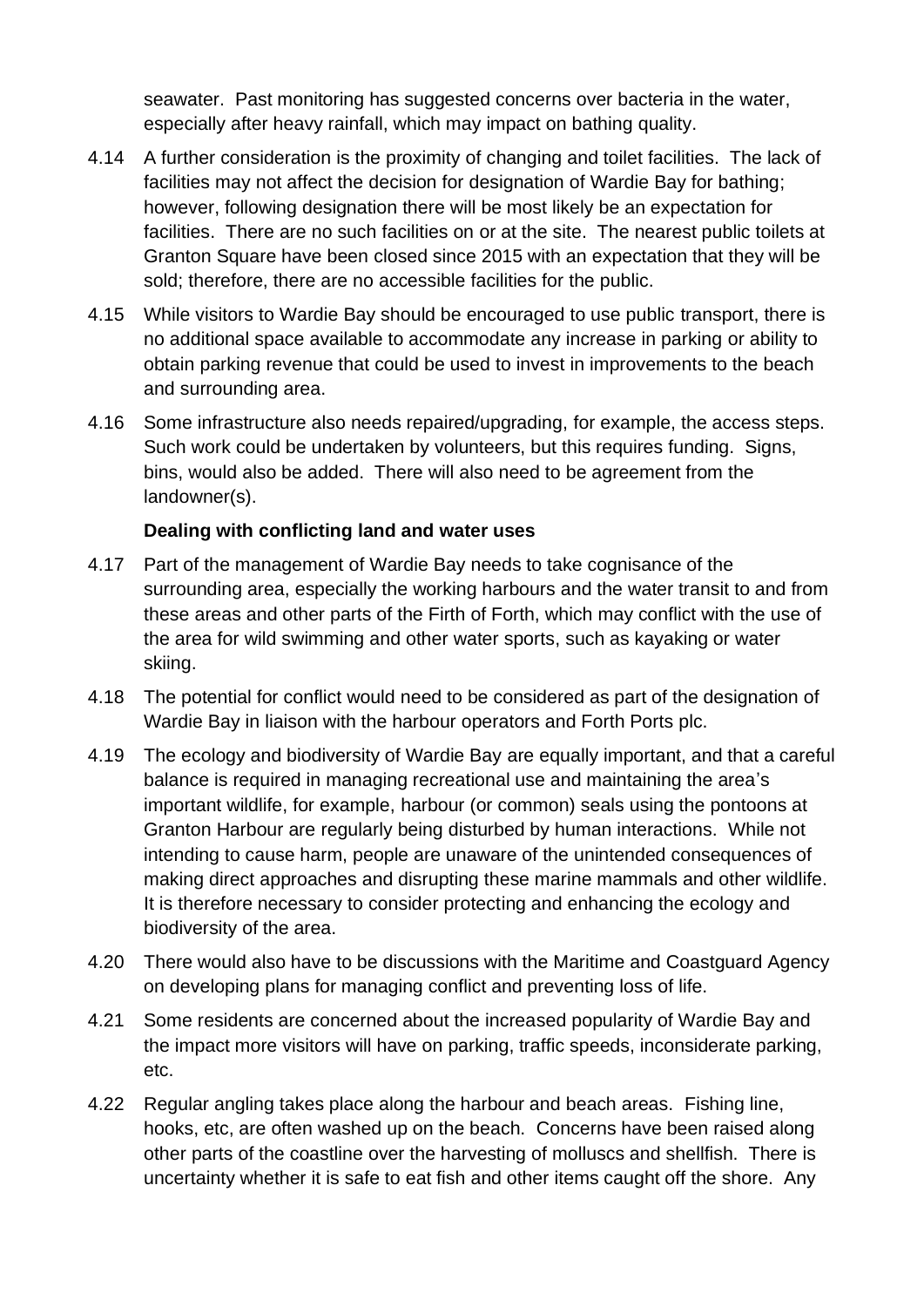restrictions from a public health perspective would also need to be monitored and awareness raised.

### **Dealing with incidents that require beach closure**

- 4.23 Whatever mechanism that is developed to manage and maintain Wardie Beach for the future also must consider how to deal with any incidents that require beach closure. This should be developed whether the beach and water are designated or not to ensure public safety following a pollution incident or other risk to beach goers and swimmers.
- 4.24 At present there are no signs or mechanisms to warn of the dangers, to prevent using the beach, or ban swimming should there be a pollution or other public safety incident.
- 4.25 Regular monitoring of the seawater quality would need to be undertaken, especially connected with the sewage pipe exposures in the vicinity. This would be undertaken by SEPA and would be responsible for ensuring the standards are improved where they find any issues.
- 4.26 The Council currently has no mandate to deliver the aspirations of designation of Wardie Bay.
- 4.27 There are three options for the extent to which the Council could become involved in the management of Wardie Bay that have been considered:
	- 4.27.1 Not supporting the designation of Wardie Bay as a bathing water area but continuing to support community clean-ups, etc., (the status quo - resulting in no additional cost to the Council); or
	- 4.27.2 Supporting the setting up of a management agreement, lease, or similar agreement with the landowners, with the Council taking on responsibility for the management and development required to support the bathing designation of Wardie Bay (resulting in costs as outlined in the report); or
	- 4.27.3 Entering negotiations with the landowners towards owning the beach as a public asset (resulting in substantial costs and long-term liability to the Council).
- 4.28 Of the three options considered, it is officers view that the option outlined in paragraph 4.27.2 should be progressed.

# **5 Next Steps**

5.1 If Committee approve the recommendations, officers will engage with the community, local ward Councillors and the landowners on the development of an agreed management approach for Wardie Bay beach.

The outcome of the engagement and agreed management approach will be reported back to Committee.